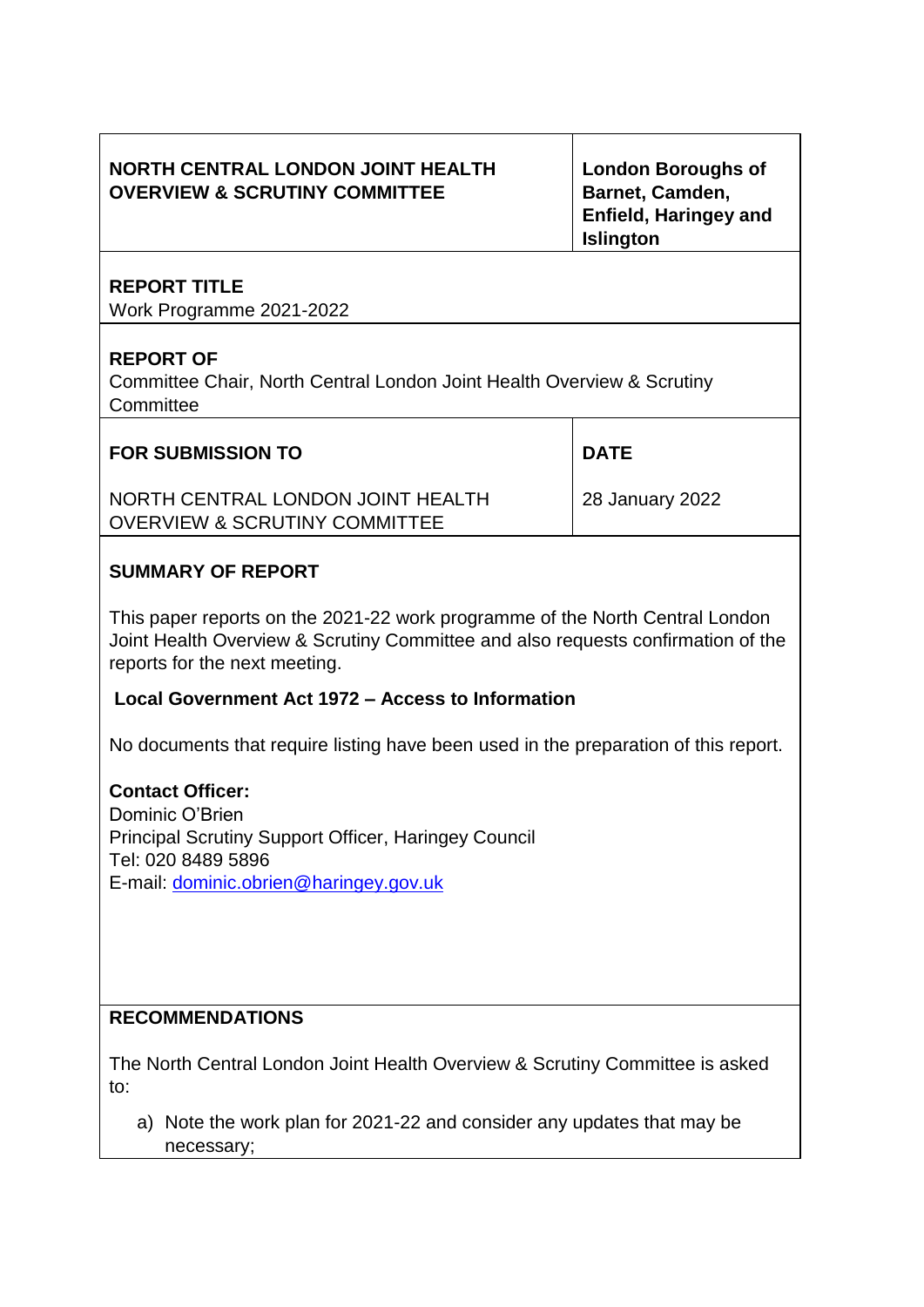b) Confirm the agenda items for the next meeting, which is currently scheduled to take place on 18 March 2022.

## **1. Purpose of Report**

- 1.1 This paper outlines the areas that the Committee has chosen to focus on for 2021- 22 so far. The Committee is asked to note the list of topics that have been identified as a potential agenda items for the year and consider any amendments that may be required.
- 1.2 The next meeting of the JHOSC is scheduled to take place on 18 March 2022 and the Committee is also asked to confirm the items for this. The items currently scheduled to be on the agenda for this are as follows:
	- Mental Health and Community Services Review;
	- LUTS Update; and
	- Finance issues.
- 1.3 The Committee is also asked to identify any particular matters that they would like to be addressed within these items. Full details of the JHOSC's work plan for the remainder of the year are listed in **Appendix A**.

### **2. Terms of Reference**

- 2.1 In considering suitable topics for the JHOSC, the Committee should have regard to its Terms of Reference:
	- "To engage with relevant NHS bodies on strategic area wide issues in respect of the co-ordination, commissioning and provision of NHS health services across the whole of the area of Barnet, Camden, Enfield, Haringey and Islington;
	- To respond, where appropriate, to any proposals for change to specialised NHS services that are commissioned on a cross borough basis and where there are comparatively small numbers of patients in each of the participating boroughs;
	- To respond to any formal consultations on proposals for substantial developments or variations in health services across affecting the areas of Barnet, Camden, Enfield, Haringey and Islington and to decide whether to use the power of referral to the Secretary of State for Health on behalf of Councils who have formally agreed to delegate this power to it when responding to formal consultations involving all the five boroughs participating in the JHOSC;
	- The joint committee will work independently of both the Cabinet and health overview and scrutiny committees (HOSCs) of its parent authorities, although